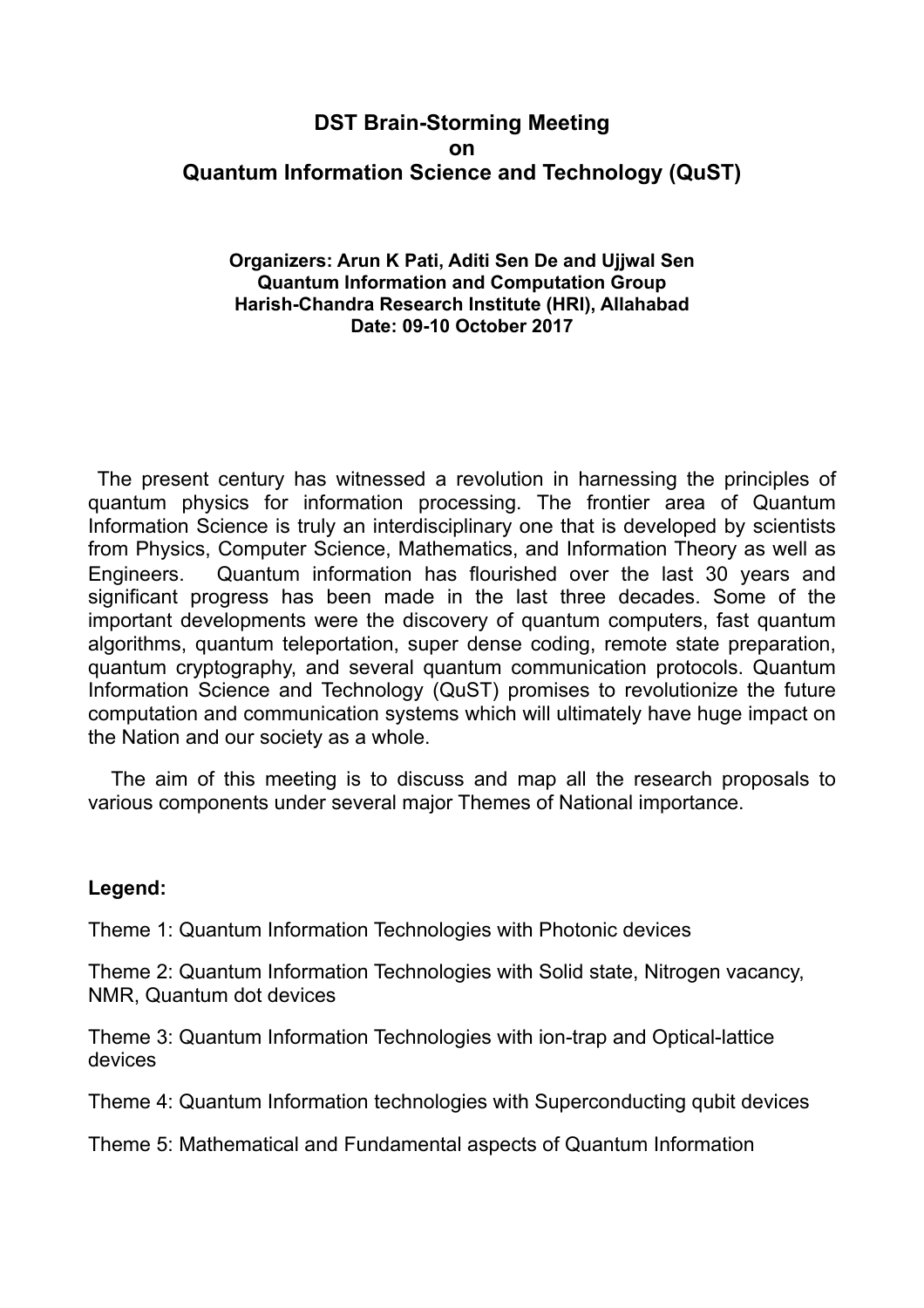## **DST QuST Meeting Program 09th October 2017**

*Day 1: Begins in the auditorium*

8:30 AM: Registration

9:00 - 9:30 AM Inaugural session: Welcome Inauguration by Director, HRI

9:30 - 12:00 PM Framework development by Dr. K. R. Murali Mohan.

12:00-1:00 PM Groups formation by Researchers

1:00-2:00 PM Lunch Break (at HRI Guest House Ground Floor.)

2:00-4:00 PM Groups breakout for discussions under various themes (T1, T2, T3, T4)

4:00-4:30 PM Discussion under T5

4:30-5:30 PM Presentation by Theme 4 Coordinators and Co-coordinator.

5:30 - 6:30 PM Presentation by Theme 5 Coordinators and Co-coordinator.

6:30 PM: Tea (in front of auditorium)

8PM: Dinner (at HRI Guest House Ground Floor.)

NOTE: Discussions have been arranged at the following areas.

Theme 1: HRI auditorium (same as where the previous events were happening)

Theme 2: Higgs lecture hall. (on floor above the auditorium) [Rajiv Kumar/Chandan Kanaujiya to take researchers there.]

Theme 3: Conference room (on first floor of Institute building, just in front of the auditorium) [May be required to be shifted to Neutrino discussion room] [Ujjwal Sen to take researchers there.]

 $\mathcal{L}_\text{max}$  and  $\mathcal{L}_\text{max}$  and  $\mathcal{L}_\text{max}$  and  $\mathcal{L}_\text{max}$  and  $\mathcal{L}_\text{max}$  and  $\mathcal{L}_\text{max}$ 

Theme 4: String Small Seminar room [Shweta Srivastava to take researchers there.]

Theme 5: String Lecture Hall [Aditi Sen(De) to take researchers there.]